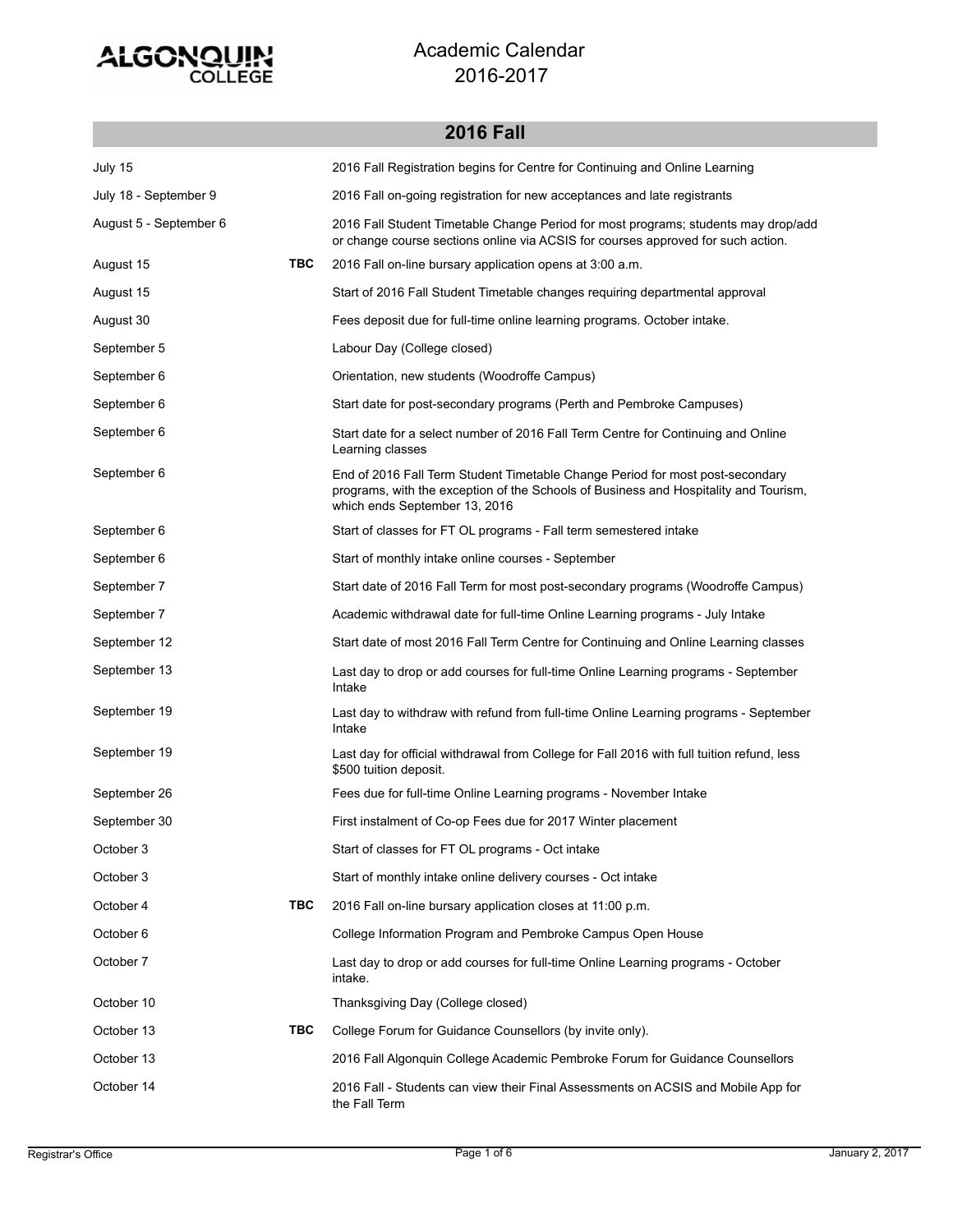| March 10 - April 1        |     | Order Academic Recaos and Grad Collector Forms (Final) for Nov 2016 intake                                                                                                                                                                                     |
|---------------------------|-----|----------------------------------------------------------------------------------------------------------------------------------------------------------------------------------------------------------------------------------------------------------------|
|                           |     | 2017 Winter                                                                                                                                                                                                                                                    |
| December 25 - January 1   |     | Christmas Break (College closed)                                                                                                                                                                                                                               |
| December 22               |     | 2016 Fall ACSIS feature "View Grades" available                                                                                                                                                                                                                |
| December 21               |     | Grades due for 2016 Fall Term for most Centre for Continuing and Online Learning<br>activity                                                                                                                                                                   |
| December 21               |     | Grades due for 2016 Fall Term for most post-secondary programs                                                                                                                                                                                                 |
| December 19               |     | Fees due for full-time Online Learning programs - February intake                                                                                                                                                                                              |
| December 16               |     | Last day for most 2016 Fall Term Centre for Continuing and Online Learning classes                                                                                                                                                                             |
| December 14               |     | Last day to withdraw with refund from full-time Online Learning programs - December<br>intake                                                                                                                                                                  |
| December 10 - December 17 |     | 2016 Fall Final Assessment Week for most post-secondary programs                                                                                                                                                                                               |
| December 10               |     | End of 2016 Fall Term for most post-secondary programs                                                                                                                                                                                                         |
| December 9 - December 21  |     | 2016 Fall ACSIS feature "View Grades" and "Academic Planner" unavailable                                                                                                                                                                                       |
| December 8                |     | Last day to add courses for full-time Online Learning programs - December intake                                                                                                                                                                               |
| December 7                |     | Academic withdrawal date for full-time Online Learning programs - October intake                                                                                                                                                                               |
| December 2 - January 9    |     | Start of 2017 Winter Student Timetable Change period for most programs; students<br>may drop/add or change course sections online via ACSIS for courses approved for<br>such action                                                                            |
| December 2                |     | 2017 Winter Student timetables available via ACSIS for most programs                                                                                                                                                                                           |
| December 2                |     | 2017 Winter - ACSIS feature "View Timetables" available for professors                                                                                                                                                                                         |
| November 28               |     | Application processing begins for 2017-2018 admission cycle. (2017F, 2018W, 2018S)<br>intakes and continues for 2017W and 2017S.                                                                                                                               |
| November 16               |     | Late Payment penalty applied to overdue 2017 Winter Tuition Fees (returning students<br>only)                                                                                                                                                                  |
| November 15               |     | 2017 Winter - Tuition Fees due for January intake for FT OL programs. Deposit due -<br>new students. If this date falls on a holiday or weekend, the last date for fee payment<br>without penalty will be the first working day following the holiday/weekend. |
| November 15               |     | 2017 Winter - Tuition Fees due - most students. Deposit due - new students. If this<br>date falls on a holiday or weekend, the last date for fee payment without penalty will be<br>the first working day following the holiday/weekend.                       |
| November 14               |     | Last day to withdraw with refund from full-time Online Learning programs - November<br>intake                                                                                                                                                                  |
| November 11               |     | Last day to withdraw from 2016 Fall courses without academic penalty in most<br>post-secondary programs (actual date reflected, by course, on student timetables)                                                                                              |
| November 10               |     | Academic withdrawal date for full-time Online Learning programs - September Intake                                                                                                                                                                             |
| November 8 - December 1   |     | 2017 Winter ACSIS/Mobile feature "View Timetables" unavailable for day students only                                                                                                                                                                           |
| November 7                |     | Last day to add courses for full-time Online Learning programs - November Intake                                                                                                                                                                               |
| November 1 - November 2   | TBC | Fall Open House                                                                                                                                                                                                                                                |
| October 31                |     | Fees due for full-time Online Learning programs - December intake                                                                                                                                                                                              |
| October 19 - October 22   |     | Fall Convocation Ceremonies (Ottawa Schools) Student Commons Theatre.                                                                                                                                                                                          |
| October 18 - November 23  |     | intake.<br>2017 Winter Term General Education Elective selection available via ACSIS                                                                                                                                                                           |
| October 14                |     | Last day to withdraw with refund from full-time Online Learning programs - October                                                                                                                                                                             |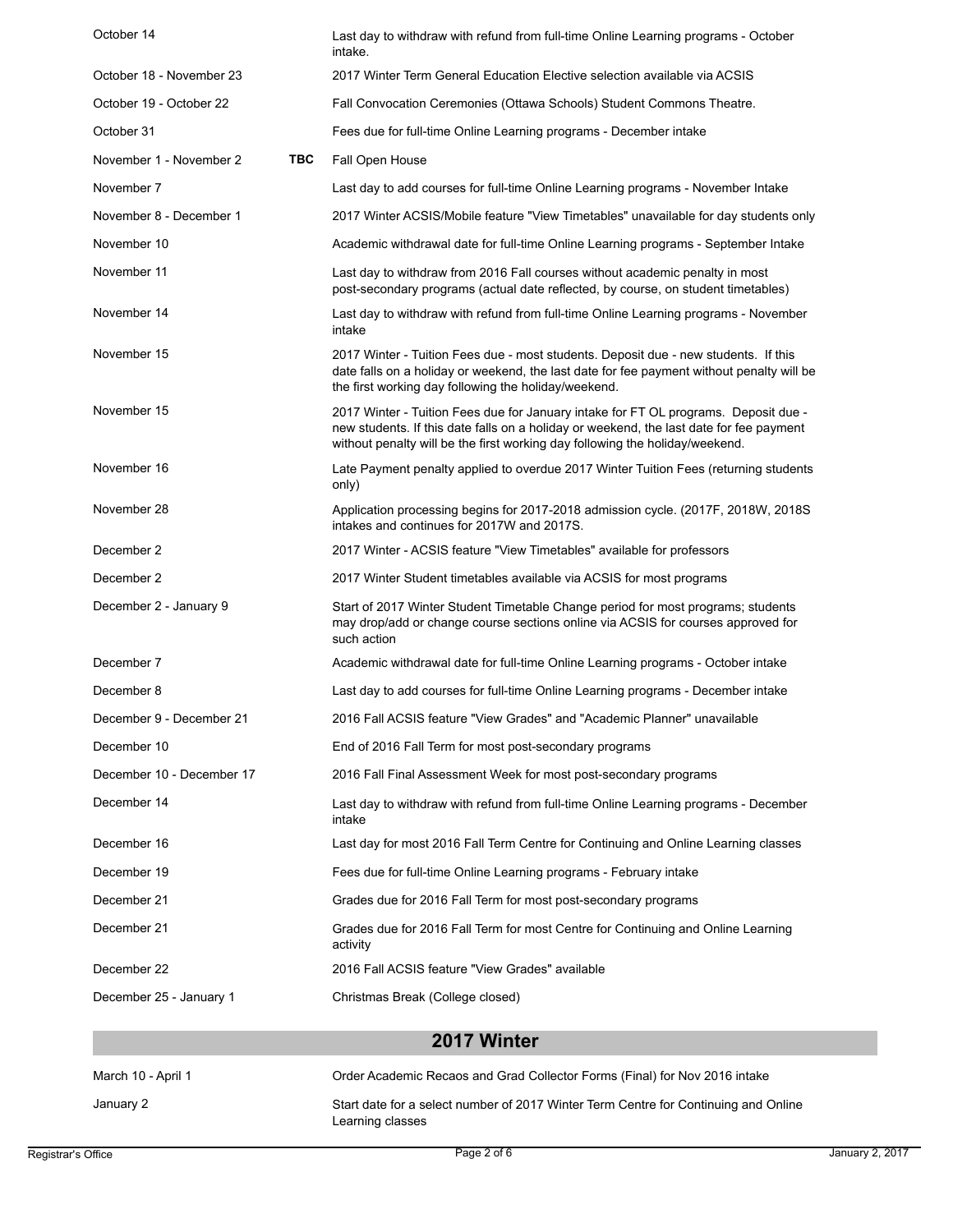| January 5                 | Academic withdrawal date for full-time Online Learning programs - November Intake                                                                                                                                                                              |
|---------------------------|----------------------------------------------------------------------------------------------------------------------------------------------------------------------------------------------------------------------------------------------------------------|
| January 9                 | Start date of most 2017 Winter Term Centre for Continuing and Online Learning<br>classes                                                                                                                                                                       |
| January 9                 | Start date of 2017 Winter Term for most post-secondary programs (classes begin)                                                                                                                                                                                |
| January 9                 | End of 2017 Winter Term Student Timetable Change Period for most post-secondary<br>programs with the exception of Schools of Business and Hospitality and Tourism which<br>ends January 13, 2017.                                                              |
| January 10                | Start of classes for FT OL programs - Winter term semestered intake                                                                                                                                                                                            |
| January 10                | Start of monthly intake online courses - January                                                                                                                                                                                                               |
| January 16 - February 3   | Order Academic Recaps and Grad Collector Forms (Final) for FT OL programs - Sep<br>2016 intake                                                                                                                                                                 |
| January 17                | Last day to drop or add courses for full-time Online Learning programs - January Intake                                                                                                                                                                        |
| January 20                | Last day for official withdrawal from College for 2017 Winter with full tuition refund, less<br>\$500 tuition deposit for new students and full refund for returning students in a<br>subsequent term.                                                         |
| January 21                | Winter Open House                                                                                                                                                                                                                                              |
| January 24                | Last day to withdraw with refund from full-time Online Learning programs - January<br>Intake                                                                                                                                                                   |
| January 27                | First instalment of Co-op Fees due for 2017 Spring placement                                                                                                                                                                                                   |
| January 30                | Fees due for full-time Online Learning programs - March Intake                                                                                                                                                                                                 |
| February 1                | Offers of Admission for 2017F Fall applicants mailed to applicants for non-highly<br>competitive programs                                                                                                                                                      |
| February 1                | Equal Consideration Date - 2017 Fall, 2018 Winter and 2018 Spring Term applications<br>received by this date are considered equally; applications received after this date are<br>processed on a first-come, first-served basis, as long as space is available |
| February 1                | Start of classes for FT OL programs - Feb intake                                                                                                                                                                                                               |
|                           |                                                                                                                                                                                                                                                                |
| February 1                | Start of monthly intake online courses - Feb intake                                                                                                                                                                                                            |
| February 4                | Academic withdrawal date for full-time Online Learning programs - December intake                                                                                                                                                                              |
| February 8                | Last day to drop or add courses for full-time Online Learning programs - February<br>intake                                                                                                                                                                    |
| February 14               | Last day to withdraw with refund from full-time Online Learning programs - February<br>intake                                                                                                                                                                  |
| February 17               | 2017 Winter - Students can view their Final Assessments on ACSIS and Mobile App for<br>the Winter Term                                                                                                                                                         |
| February 17 - March 3     | Order Academic Recaps and Grad Collector forms (Final) for Oct 2016 intake                                                                                                                                                                                     |
| February 20               | Family Day (College closed)                                                                                                                                                                                                                                    |
| February 20 - February 24 | Study Break Week (no scheduled classes for most post-secondary programs)                                                                                                                                                                                       |
| February 24 - April 2     | 2017 Spring Term General Education Elective selection available via ACSIS                                                                                                                                                                                      |
| February 27               | Fees due for full-time Online Learning programs - April intake                                                                                                                                                                                                 |
| March 1                   | Start of classes for FT OL programs - February intake                                                                                                                                                                                                          |
| March 1                   | Start of monthly intake online courses - February intake                                                                                                                                                                                                       |
| March 3                   | Offers of Admissions for 2017 Fall applicants mailed to applicants for (Non-Health<br>Program Assessment) highly-competitive programs.                                                                                                                         |
| March 8                   | Last day to drop or add courses for full-time Online Learning programs - March intake                                                                                                                                                                          |
| March 10                  | Offers of Admissions for 2017 Fall applicants mailed to applicants for (Health Program<br>Assessment) highly-competitive programs.                                                                                                                             |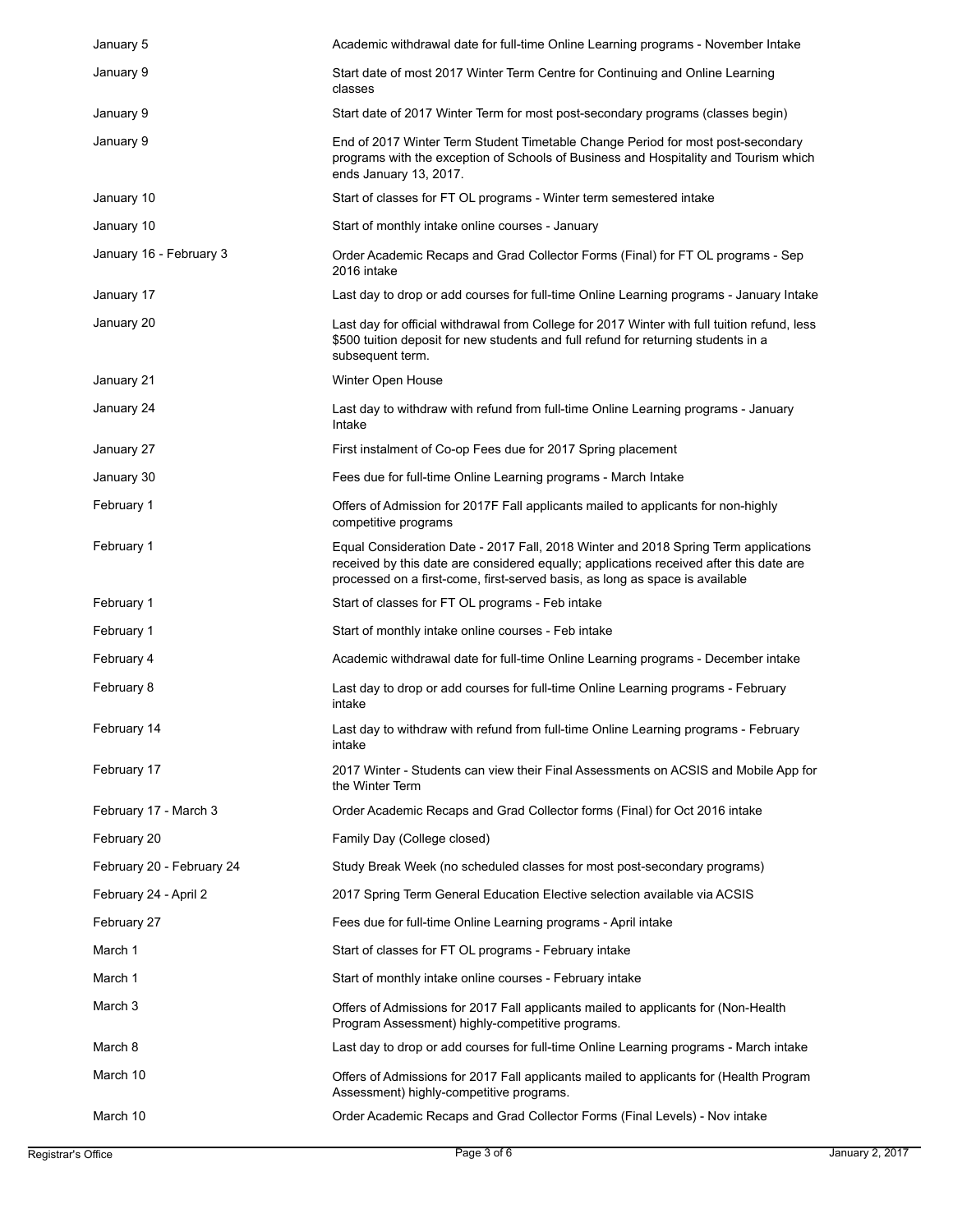| March 13 - March 17 | ТВС | March Break Activities for High School Students                                                                                                                                              |
|---------------------|-----|----------------------------------------------------------------------------------------------------------------------------------------------------------------------------------------------|
| March 14            |     | Last day to withdraw with refund from full-time Online Learning programs - March<br>Intake                                                                                                   |
| March 16            |     | Academic withdrawal date for full-time Online Learning programs - January Intake                                                                                                             |
| March 18            | TBC | Spring Open House                                                                                                                                                                            |
| March 24            |     | Last day to withdraw from 2017 Winter courses without academic penalty in most<br>post-secondary programs (actual date reflected, by course, on student timetables)                          |
| March 29            |     | 2017 Spring ACSIS/Mobile feature "View Timetables" unavailable for day students only                                                                                                         |
| April 3             |     | 2017 Spring - Tuition Fees due - most students. Deposit due - new students.                                                                                                                  |
| April 3             |     | Start of classes for FT OL programs - April intake                                                                                                                                           |
| April 3             |     | Start of monthly intake online courses - April intake                                                                                                                                        |
| April 4             |     | Late Payment Penalty applied to overdue 2017 Spring Tuition Fees (returning students<br>only)                                                                                                |
| April 7             |     | 2017 Spring Student Timetables available via ACSIS for most programs                                                                                                                         |
| April 7 - May 7     |     | 2017 Spring Student Timetable Change Period for most programs; students may<br>drop/add or change course sections online via ACSIS for courses approved for such<br>action                   |
| April 7             |     | 2017 Spring - ACSIS feature "View Timetables" available for professors                                                                                                                       |
| April 7             |     | Academic withdrawal date for full-time Online Learning programs - February intake                                                                                                            |
| April 10            |     | Last day to drop or add courses for full-time Online Learning programs - April intake                                                                                                        |
| April 11 - May 4    |     | 2017 Winter ACSIS feature "View Grades" and "Academic Planner" unavailable                                                                                                                   |
| April 12            | ТВС | Applied Research Day                                                                                                                                                                         |
| April 14            |     | Good Friday (College closed)                                                                                                                                                                 |
| April 14            |     | Last day to withdraw with refund from full-time Online Learning programs - April intake                                                                                                      |
| April 14 - May 2    |     | Order Academic Recaps and Grad Collector Forms (Final) for Dec 2016 intake                                                                                                                   |
| April 15            |     | Last day for most 2017 Winter Term Centre for Continuing and Online Learning classes                                                                                                         |
| April 22            |     | End of 2017 Winter Term for most post-secondary programs                                                                                                                                     |
| April 22 - April 29 |     | 2017 Winter Final Assessment Week for most post-secondary programs                                                                                                                           |
| April 24            |     | Fees due for full-time Online Learning programs - June intake                                                                                                                                |
| May 3 - May 5       | ТВС | <b>Algonquin Connection</b>                                                                                                                                                                  |
| May 4               |     | Grades due for 2017 Winter Term for most post-secondary programs                                                                                                                             |
| May 4               |     | Grades due for 2017 Winter Term for Centre for Continuing and Online Learning<br>activity                                                                                                    |
|                     |     | 2017 Spring                                                                                                                                                                                  |
| June 1              |     | Start of classes for FT OL programs - July intake                                                                                                                                            |
| May 1               |     | Date by which 2017 Fall applicants confirm their Offer of Admission to OCAS                                                                                                                  |
| May 5               |     | 2017 Winter ACSIS feature "View Grades" available                                                                                                                                            |
| May 5               |     | Academic withdrawal date for full-time Online Learning programs - March Intake                                                                                                               |
| May 8               |     | End of 2017 Spring Term Student Timetable Change Period for most post-secondary<br>programs with the exception of Schools of Business and Hospitality and Tourism which<br>ends May 12, 2017 |
| May 8               |     | Start date for a select number of 2017 Spring Term Centre for Continuing and Online<br>Learning classes                                                                                      |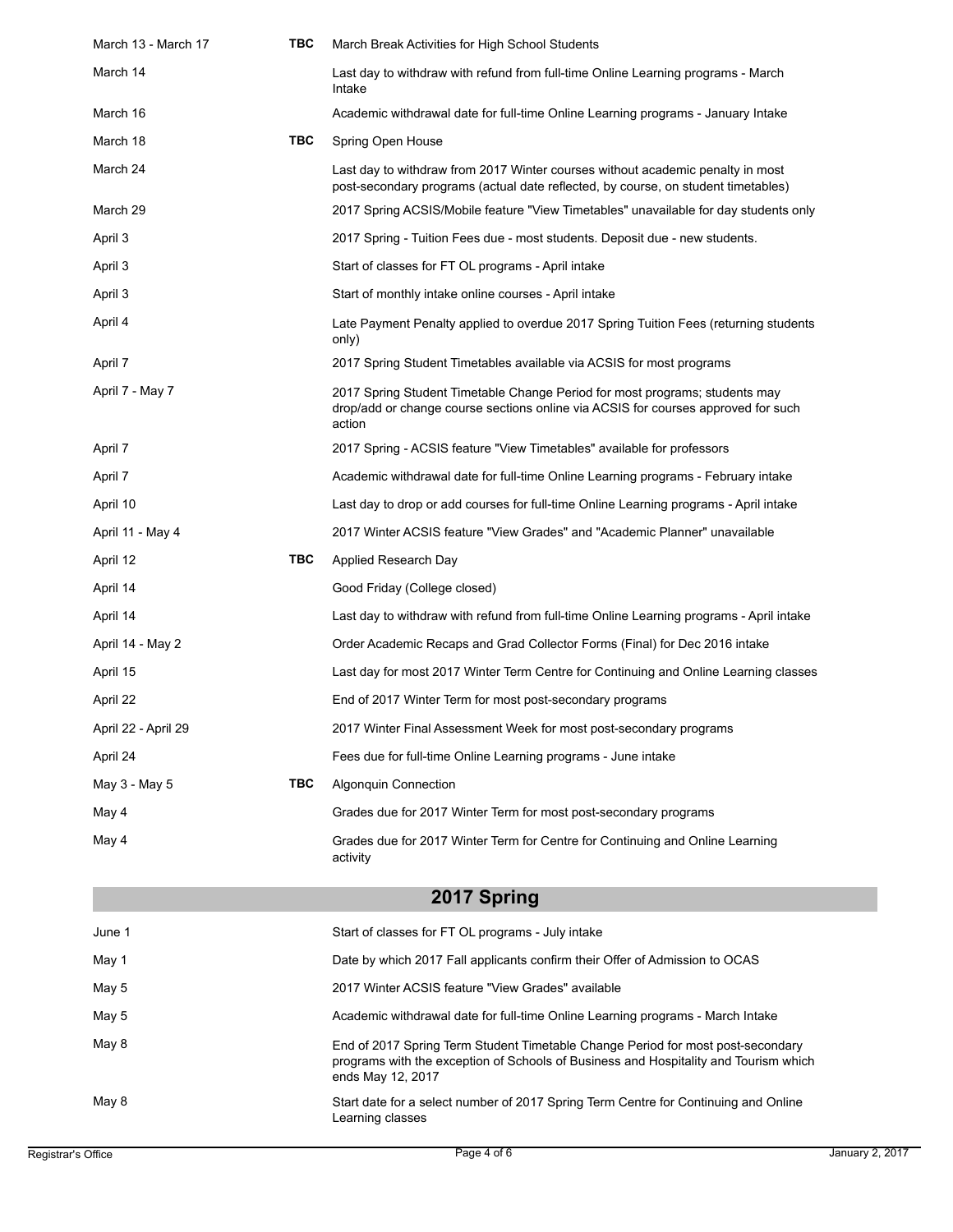| May 8                 |     | Start date of 2017 Spring Term for most post-secondary programs (classes begin)                                                                                                                          |
|-----------------------|-----|----------------------------------------------------------------------------------------------------------------------------------------------------------------------------------------------------------|
| May 9                 |     | Start of classes for FT OL programs - Spring semester intake                                                                                                                                             |
| May 9                 |     | Start of monthly intake online courses - May intake                                                                                                                                                      |
| May 15                |     | Start date of most 2017 Spring Term Centre for Continuing and Online Learning<br>classes                                                                                                                 |
| May 16                |     | Last day to add courses for full-time Online Learning programs - May Intake                                                                                                                              |
| May 19                |     | Last Day for official withdrawal from College for 2017 Spring with full tuition refund, less<br>a \$500 tuition deposit for new students and full refund for returning students in a<br>subsequent term. |
| May 22                |     | Victoria Day (College closed)                                                                                                                                                                            |
| May 22                |     | Last day to withdraw with refund from full-time Online Learning programs - May Intake                                                                                                                    |
| May 26                |     | First instalment of Co-op Fees due for 2017 Fall placement                                                                                                                                               |
| May 26 - July 16      |     | 2017 Fall Term General Education Elective selection available via ACSIS                                                                                                                                  |
| May 29                |     | Fees due for full-time Online Learning programs - July intake                                                                                                                                            |
| June 1                |     | Start of classes for FT OL programs - Jun intake                                                                                                                                                         |
| June 1                |     | Start of monthly intake online courses - Jul intake                                                                                                                                                      |
| June 7                |     | Academic withdrawal date for full-time Online Learning programs - April intake                                                                                                                           |
| June 8                | ТВС | Convocation (Algonquin College Heritage Institute), 7:00 p.m.                                                                                                                                            |
| June 8                |     | Last day to add courses for full-time Online Learning programs - June intake                                                                                                                             |
| June 9                |     | 2017 Spring - Students can view their Final Assessments on ACSIS and Mobile App for<br>the Spring Term                                                                                                   |
| June 14               |     | Last day to withdraw with refund from full-time Online Learning programs - June intake                                                                                                                   |
| June 15               |     | 2017 Fall - \$500 tuition deposit due - all students                                                                                                                                                     |
| June 16               |     | Algonquin College in the Ottawa Valley Convocation Ceremony at 2:00 p.m.                                                                                                                                 |
| June 19 - June 21     |     | Convocation (Ottawa Schools) Canadian Tire Centre                                                                                                                                                        |
| June 26               |     | Fees due for full-time Online Learning programs - August Intake                                                                                                                                          |
| July 3                |     | Canada Day (College closed-Statutory Holiday)                                                                                                                                                            |
| July 4                |     | Start of classes for FT OL programs - July intake                                                                                                                                                        |
| July 4                |     | Start of monthly intake online classes - July intake                                                                                                                                                     |
| July 10 - August 3    |     | 2017 Fall ACSIS/Mobile feature "View Timetables" unavailable for day students only                                                                                                                       |
| July 11               |     | Last day to add courses for full-time Online Learning programs - July intake                                                                                                                             |
| July 13               |     | Academic withdrawal date for full-time Online Learning programs - May Intake                                                                                                                             |
| July 14               |     | Last day to withdraw from 2017 Spring courses without academic penalty for most<br>post-secondary programs (actual date reflected, by course, on student timetables)                                     |
| July 17               |     | Last day to withdraw with refund from full-time Online Learning programs - July Intake                                                                                                                   |
| August 1              |     | Start of classes for FT OL programs - Aug intake                                                                                                                                                         |
| August 4              |     | 2017 Fall - ACSIS feature "View Timetables" available for professors                                                                                                                                     |
| August 4              |     | 2017 Fall Student Timetables available via ACSIS for most programs                                                                                                                                       |
| August 5              |     | Academic withdrawal date for full-time Online Learning programs - June intake                                                                                                                            |
| August 7              |     | Civic Holiday (College closed)                                                                                                                                                                           |
| August 8              |     | Last day to add courses for full-time Online Learning programs - August intake                                                                                                                           |
| August 11 - August 30 |     | 2017 Spring ACSIS feature "View Grades" and "Academic Planner" unavailable                                                                                                                               |